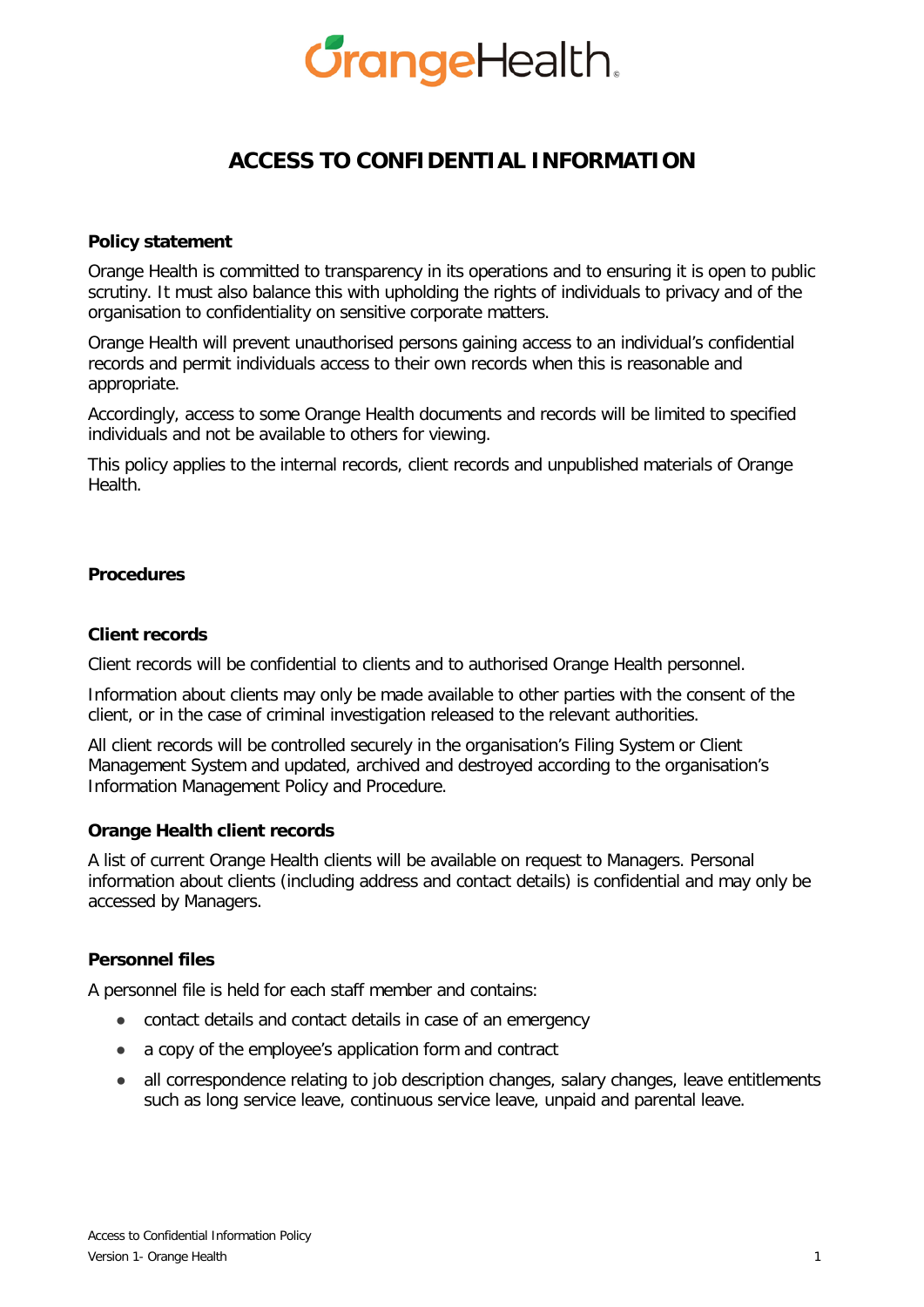

Access to personnel information is restricted to:

- the individual staff member accessing their own file
- the Managers

# **Corporate records**

Corporate records are those that contain confidential or commercially sensitive information about the organisation's business. They include:

- The financial accounts and records
- Taxation records
- Corporate correspondence with regulatory authorities
- The corporate key and other access or user name information
- Records of staff or other internal meetings
- Project management files
- Contracts between the organisation and other parties

Access to these records is limited to the Managers and nominated person/'s.

#### **Requests for access – general records**

All records and materials not falling into the categories above may be released to the public at the discretion of the CEO and Director.

Any request for access to information should be directed to the CEO, who will:

- make available to staff information that they are entitled to access
- refer any request from Orange Health clients or the public for access to the organisation's records or materials to Managers.

In considering a request, the CEO or Director will take into consideration:

- a general presumption in favour of transparency
- the business, legal, and administrative interests of Orange Health, including commercial confidentiality and privacy obligations.

Where an external party requests access to information that requires staff to devote time to collating, copying or otherwise making material accessible, the CEO may determine a fee to be charged.